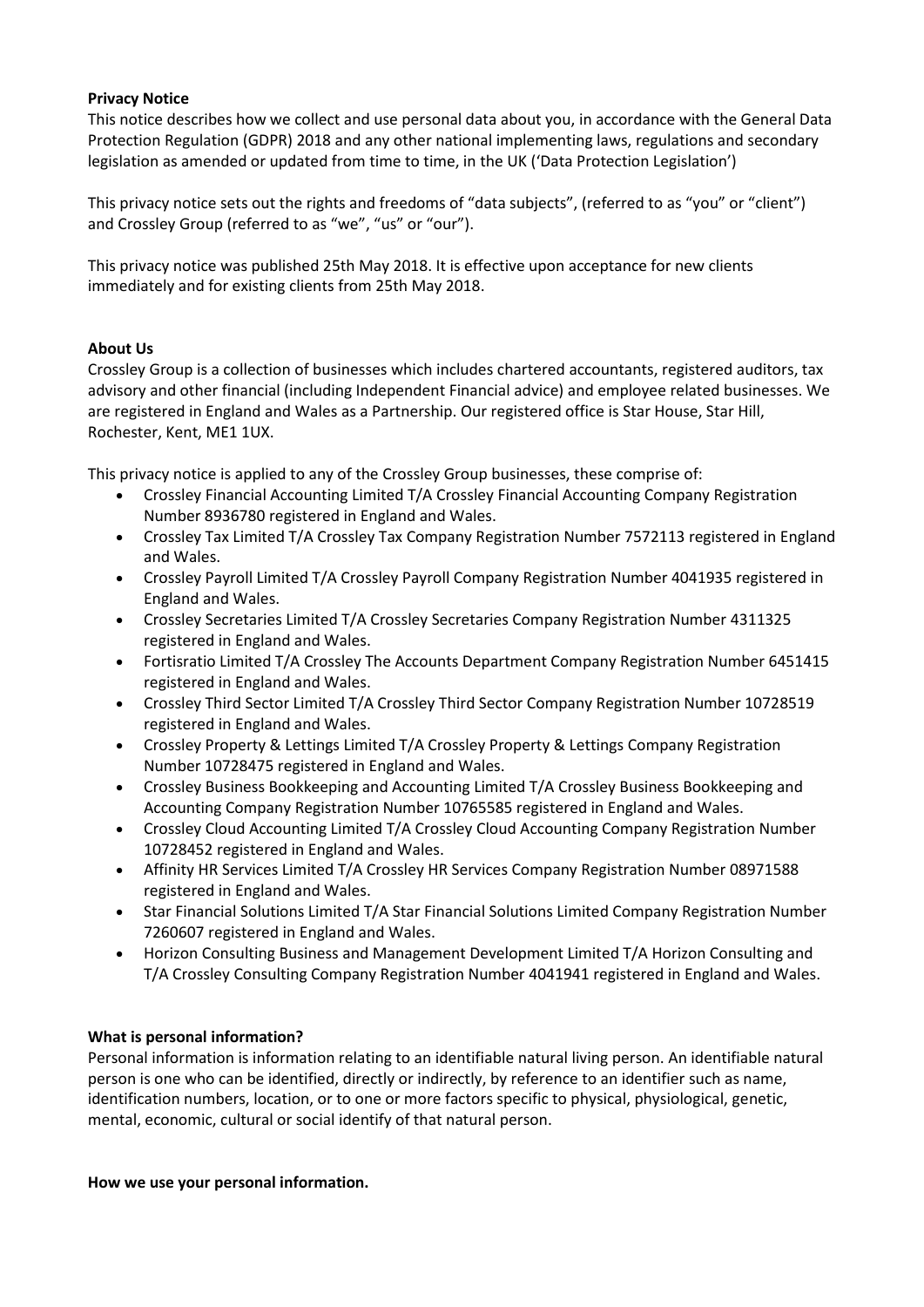We use the personal information that we collect from you to provide services and ensure you receive relevant targeted communications (advertising and marketing) We also use the information you provide to detect, prevent and mitigate fraudulent or illegal activities.

We process your personal data for purposes necessary for the performance of our contract with you and to comply with our legal obligations. We may process your personal data for the purposes of our own legitimate interests provides that those interests do not override any of your own interests, rights and freedoms which require the protection of personal data. This includes processing for marketing, business development, statistical and management purposes.

We may also process your persona data without your knowledge or consent, in accordance with this notice, where we are legally required or permitted to do so.

If you refuse to provide us with certain information when requested, we may be unable to perform the contract we have into with you.

# **The basis we process your personal information.**

When you engage us to provide you with a service you enter into a contract with us for supply of services. We use the data in order for us to perform the contract we are required to process your personal data that we collect, we will:

- Record and store your personal data in paper files and computer systems (including emails, computer hard drives and cloud hosted providers). This information can only be accessed by employees and consultants within Crossley Group businesses; and only when it is necessary to provide a service to you and to perform administration tasks associated with or incidental to that service.
- Submit your personal data to government agencies, companies house or HMRC where required to do so to fulfil either your legal and regulatory obligations or ours.
- Share your personal data with agencies, auditors or supervisory authorities where required to do so to fulfil either your legal and regulatory obligations or ours.

We do not envisage that the performance by use of our service will involve your personal data being transferred outside of the European Economic Area by us.

### **Your choices about how we use your personal information.**

You have a right to choose how we use your personal information to communicate with you, to send you marketing information and how we use that information to provide customised and relevant marketing material.

We respect your rights to access, correct, request deletion or request restrictions of our usage of your personal information as required by applicable law. We take steps to ensure that the personal information you provide us is kept up to date. You have a right to:

- Know what personal information we maintain about you and upon request we will provide a copy of this personal information in a commonly used and machine-readable format. This is known as a Data Subject Access request and should you wish the exercise this right you should contact our Data Protection Officer as outlined at the end of this notice.
- Request that we correct, delete or complete any personal information that we maintain (details as to the extent of which we can do this will be provided at the time of such request).
- Ask us to further explain how we use your personal data.
- Object to processing of your personal information.
- Request that we delete or restrict how we use your personal information; this right may impact the services we provide you.
- Change the basis of any consent you may have provided to enable us to market to you in the future (including withdrawing any consent to market to you in its entirety).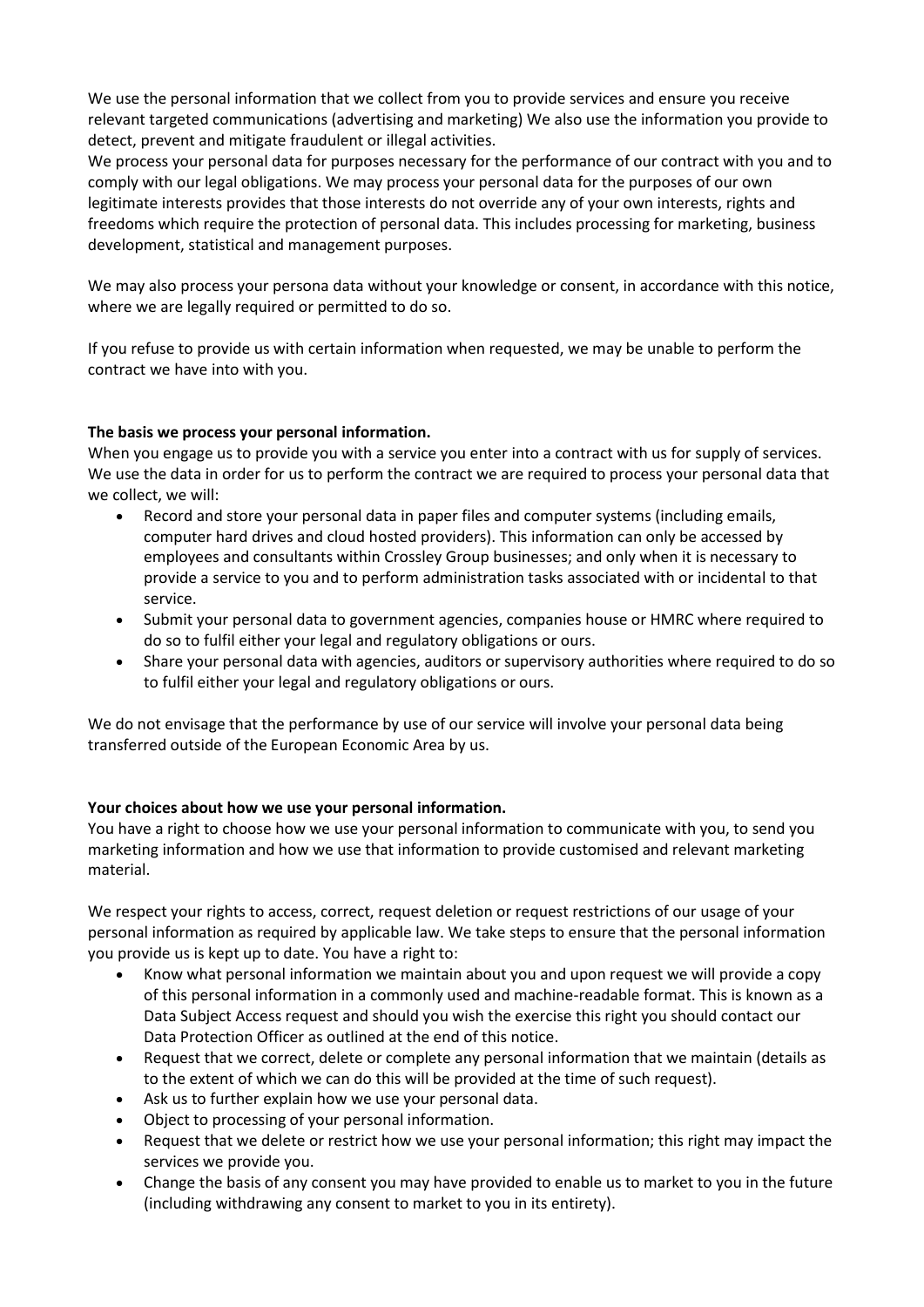• Request the transfer of your personal data to you or another provider or third party (if technically feasible).

## **How we might share your personal information.**

During the course of work undertaken by us, we may disclose personal information to third parties where required to do so under the obligations of applicable law. This includes providing information to governing bodies, HMRC or pensions providers to fulfil your legal obligations. We attempt to minimise the information we disclose to what is directly relevant and necessary to accomplish the specified purpose. Under no circumstances do we sell, rent or otherwise disclose your personal information to third parties for their marketing and or advertising purposes without your explicit consent.

We may use third party provides for the following activities; IT and Cloud services, professional advisory services, administration services, marketing and banking services. All our third-party service provides are required to take commercially responsible and appropriate security measures to protect your data. Our providers are only permitted to process your personal data for specified purposes in accordance with out instructions.

## **How long we keep your personal information.**

We retain your personal information for as long as necessary to provide the services for which you engage us, or for other essential purposes as complying with our legal obligations, resolving disputes or enforcing our rights. In most cases we retain the data for a maximum of six years but certain instances may require us to retain records indefinitely.

When assessing what retention period is appropriate for your personal data, we take into consideration:

- The requirements of our business and services provided:
- Any statutory or legal obligations;
- The purposes for which we originally collected the personal data;
- The lawful grounds on which we based our processing;
- The types of personal data we have collected;
- The amount and categories of your personal data; and
- Whether the purpose of the processing could reasonably be fulfilled by other means.

### **How do we protect your personal information?**

We protect your personal information using technical and organisational security measures; in an effort to reduce the risk of loss, misuse, unauthorised access, disclosure or alteration. Some of the safe guards include the use of firewalls and data encryption, physical access controls and authentication controls. We also offer services for transferring data between both parties using secure methods and advise against sending us confidential information using unprotected means.

We have put in place procedures to deal with any suspected data security breach and will notify you and any applicable regulator of a suspected breach where legally required to do so.

### **Personal information we collect**

To provide you with your agreed engaged services, we will collect personal data that you provide us. Personal data may include but is not limited to:

- Title, names, date of birth, gender, nationality, civil/marital status, contact details, addresses and documents that are necessary to verify your identity.
- Employment and remuneration information, (including salary, bonus schemes, overtime, sick pay, other benefits), employment history, national insurance information and other income.